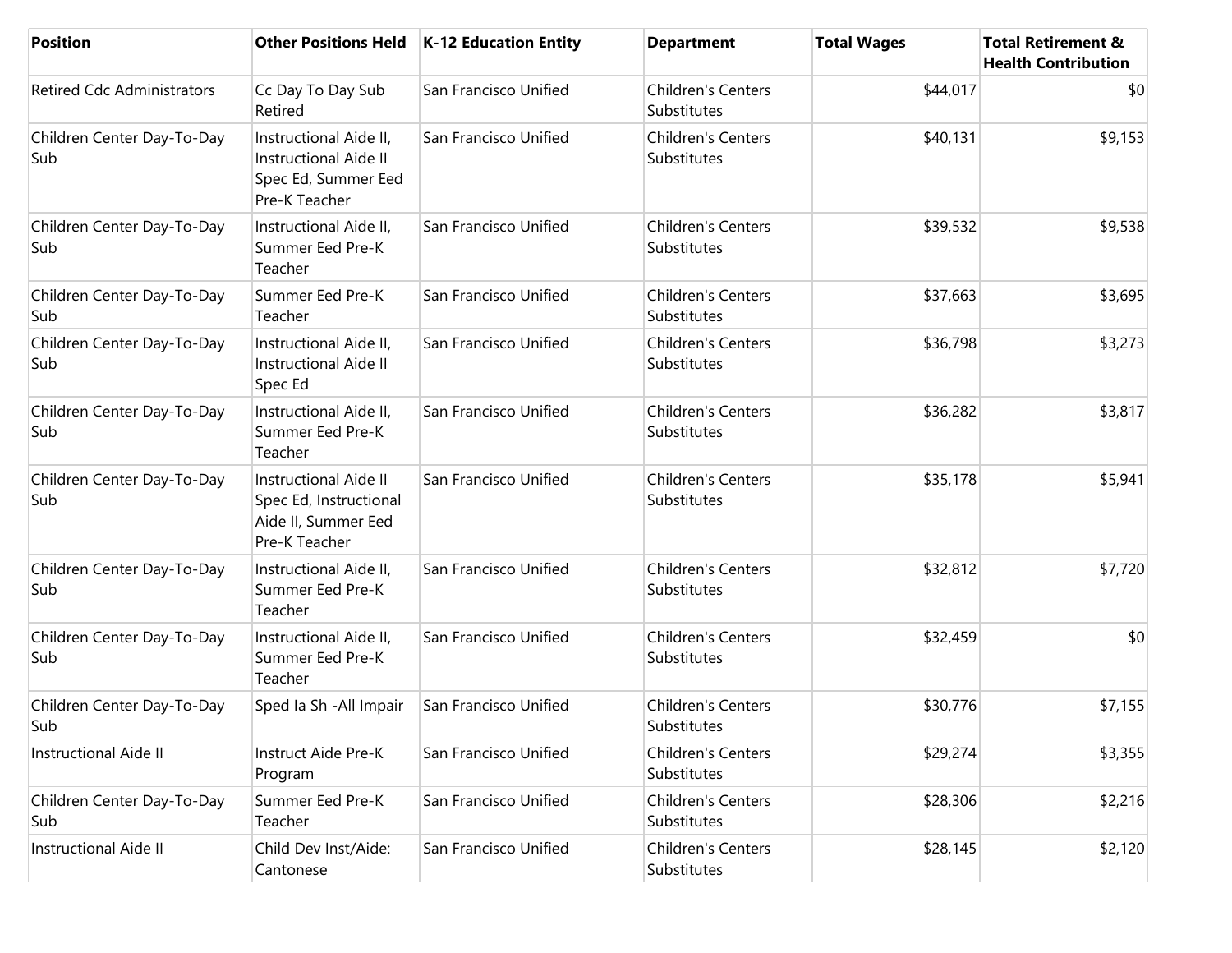| Children Center Day-To-Day<br>Sub | Instructional Aide II,<br>Summer Eed Pre-K<br>Teacher                                          | San Francisco Unified | Children's Centers<br>Substitutes        | \$28,080 | \$0     |
|-----------------------------------|------------------------------------------------------------------------------------------------|-----------------------|------------------------------------------|----------|---------|
| <b>Instructional Aide II</b>      | Children Center Day-<br>To-Day Sub, Summer<br>Eed Pre-K Teacher                                | San Francisco Unified | <b>Children's Centers</b><br>Substitutes | \$27,524 | \$1,283 |
| <b>Instructional Aide II</b>      | <b>Instructional Aide II</b><br>Spec Ed                                                        | San Francisco Unified | <b>Children's Centers</b><br>Substitutes | \$27,494 | \$0     |
| Children Center Day-To-Day<br>Sub |                                                                                                | San Francisco Unified | <b>Children's Centers</b><br>Substitutes | \$27,428 | \$2,687 |
| <b>Instructional Aide II</b>      | <b>Instructional Aide II</b><br>Spec Ed                                                        | San Francisco Unified | <b>Children's Centers</b><br>Substitutes | \$27,086 | \$6,867 |
| <b>Instructional Aide II</b>      |                                                                                                | San Francisco Unified | <b>Children's Centers</b><br>Substitutes | \$24,703 | \$1,187 |
| <b>Instructional Aide II</b>      | Instruct Aide Pre-K<br>Program                                                                 | San Francisco Unified | <b>Children's Centers</b><br>Substitutes | \$24,435 | \$2,430 |
| <b>Instructional Aide II</b>      | <b>Instructional Aide II</b><br>Spec Ed                                                        | San Francisco Unified | <b>Children's Centers</b><br>Substitutes | \$24,283 | \$143   |
| <b>Instructional Aide II</b>      | <b>Instructional Aide II</b><br>Spec Ed                                                        | San Francisco Unified | Children's Centers<br>Substitutes        | \$23,637 | \$7,257 |
| <b>Instructional Aide II</b>      | <b>Instructional Aide II</b><br>Spec Ed                                                        | San Francisco Unified | <b>Children's Centers</b><br>Substitutes | \$22,997 | \$5,545 |
| <b>Instructional Aide II</b>      |                                                                                                | San Francisco Unified | <b>Children's Centers</b><br>Substitutes | \$22,303 | \$0     |
| Children Center Day-To-Day<br>Sub | <b>Instructional Aide II</b><br>Spec Ed, Instructional<br>Aide II, Summer Eed<br>Pre-K Teacher | San Francisco Unified | <b>Children's Centers</b><br>Substitutes | \$22,028 | \$0     |
| <b>Instructional Aide II</b>      | <b>Instructional Aide II</b><br>Spec Ed, Sped Ia Sh -<br>All Impair                            | San Francisco Unified | <b>Children's Centers</b><br>Substitutes | \$21,925 | \$2,516 |
| <b>Instructional Aide II</b>      | <b>Instructional Aide II</b><br>Spec Ed                                                        | San Francisco Unified | <b>Children's Centers</b><br>Substitutes | \$21,903 | \$0     |
| <b>Instructional Aide II</b>      |                                                                                                | San Francisco Unified | Children's Centers<br>Substitutes        | \$21,504 | \$5,285 |
| <b>Instructional Aide II</b>      | Noon Monitor                                                                                   | San Francisco Unified | <b>Children's Centers</b><br>Substitutes | \$20,726 | \$0     |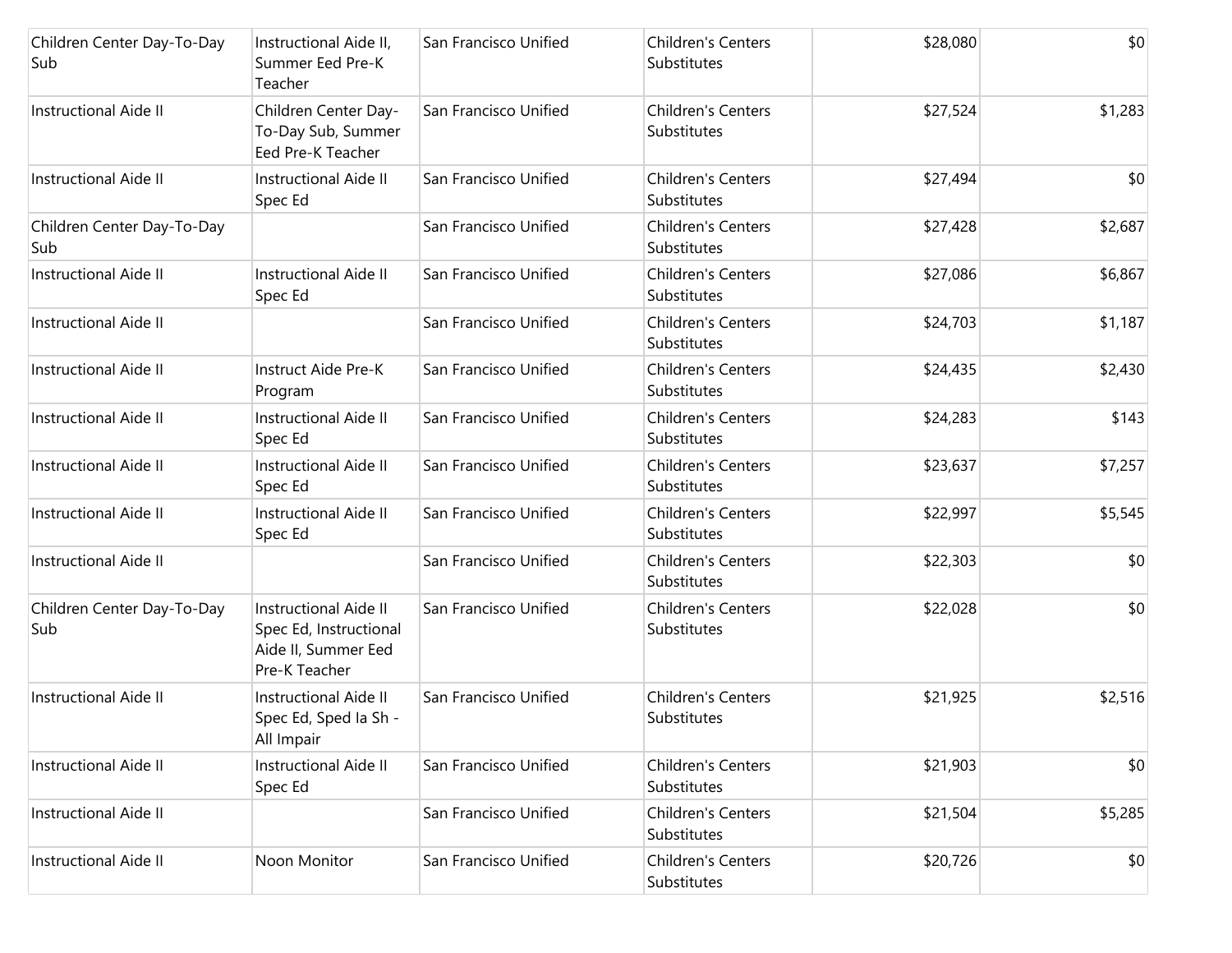| <b>Instructional Aide II</b>      | <b>Instructional Aide II</b><br>Spec Ed, Sped Ia Sh -<br>All Impair                                   | San Francisco Unified | Children's Centers<br>Substitutes        | \$20,624 | \$1,421 |
|-----------------------------------|-------------------------------------------------------------------------------------------------------|-----------------------|------------------------------------------|----------|---------|
| Children Center Day-To-Day<br>Sub |                                                                                                       | San Francisco Unified | <b>Children's Centers</b><br>Substitutes | \$20,524 | \$0     |
| Children Center Day-To-Day<br>Sub | Instructional Aide II,<br>Summer Eed Pre-K<br>Teacher                                                 | San Francisco Unified | <b>Children's Centers</b><br>Substitutes | \$20,170 | \$1,519 |
| Children Center Day-To-Day<br>Sub | <b>Instructional Aide II</b>                                                                          | San Francisco Unified | <b>Children's Centers</b><br>Substitutes | \$19,981 | \$0     |
| <b>Instructional Aide II</b>      |                                                                                                       | San Francisco Unified | <b>Children's Centers</b><br>Substitutes | \$19,591 | \$0     |
| <b>Instructional Aide II</b>      | Child Develop.-<br>Inst/Aide Program                                                                  | San Francisco Unified | <b>Children's Centers</b><br>Substitutes | \$19,347 | \$0     |
| Instructional Aide II             | <b>Instructional Aide II</b><br>Spec Ed                                                               | San Francisco Unified | Children's Centers<br>Substitutes        | \$18,596 | \$2,568 |
| Children Center Day-To-Day<br>Sub |                                                                                                       | San Francisco Unified | <b>Children's Centers</b><br>Substitutes | \$18,585 | \$1,854 |
| <b>Instructional Aide II</b>      | <b>Instructional Aide II</b><br>Spec Ed                                                               | San Francisco Unified | <b>Children's Centers</b><br>Substitutes | \$18,540 | \$0     |
| <b>Instructional Aide II</b>      |                                                                                                       | San Francisco Unified | <b>Children's Centers</b><br>Substitutes | \$18,034 | \$0     |
| Children Center Day-To-Day<br>Sub |                                                                                                       | San Francisco Unified | Children's Centers<br>Substitutes        | \$18,024 | \$1,770 |
| <b>Instructional Aide II</b>      |                                                                                                       | San Francisco Unified | <b>Children's Centers</b><br>Substitutes | \$17,824 | \$0     |
| <b>Instructional Aide II</b>      | Instructional Aide II<br>Spec Ed, Child<br>Develop.- Inst/Aide<br>Program, School<br>Lunchroom Helper | San Francisco Unified | Children's Centers<br>Substitutes        | \$17,662 | \$0     |
| Children Center Day-To-Day<br>Sub | <b>Instructional Aide II</b>                                                                          | San Francisco Unified | Children's Centers<br>Substitutes        | \$17,271 | \$1,540 |
| Instructional Aide II             | <b>Instructional Aide II</b><br>Spec Ed                                                               | San Francisco Unified | Children's Centers<br>Substitutes        | \$17,134 | \$0     |
| Children Center Day-To-Day<br>Sub | Instructional Aide II                                                                                 | San Francisco Unified | Children's Centers<br>Substitutes        | \$16,761 | \$1,650 |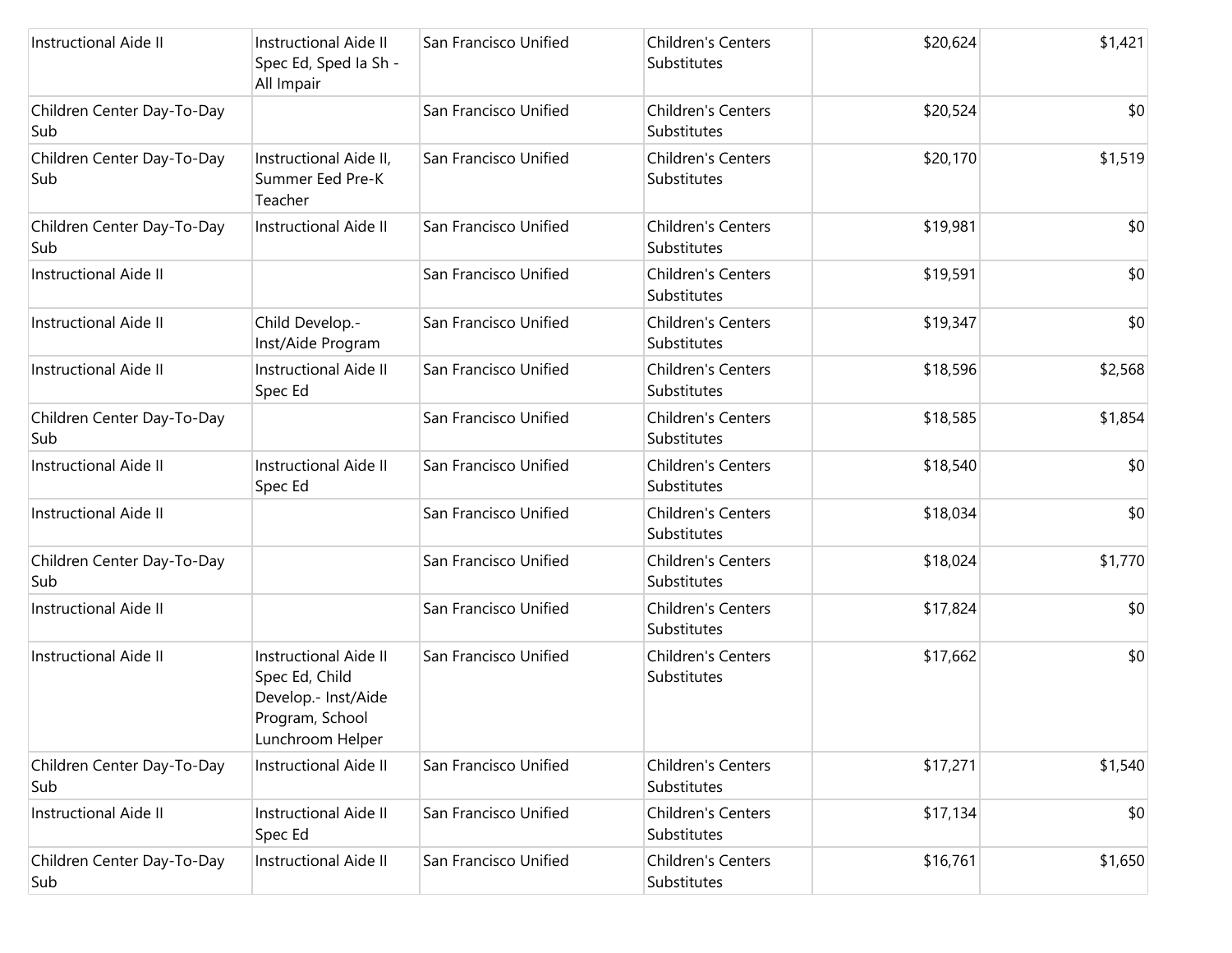| <b>Instructional Aide II</b>      | <b>Instructional Aide II</b><br>Spec Ed | San Francisco Unified | <b>Children's Centers</b><br>Substitutes | \$16,313 | \$0     |
|-----------------------------------|-----------------------------------------|-----------------------|------------------------------------------|----------|---------|
| Children Center Day-To-Day<br>Sub | Day-To-Day Sub                          | San Francisco Unified | <b>Children's Centers</b><br>Substitutes | \$16,182 | \$1,542 |
| Instructional Aide II             | <b>Instructional Aide II</b><br>Spec Ed | San Francisco Unified | <b>Children's Centers</b><br>Substitutes | \$15,912 | \$1,139 |
| <b>Instructional Aide II</b>      |                                         | San Francisco Unified | <b>Children's Centers</b><br>Substitutes | \$15,472 | \$0     |
| <b>Instructional Aide II</b>      |                                         | San Francisco Unified | <b>Children's Centers</b><br>Substitutes | \$15,419 | \$0     |
| <b>Instructional Aide II</b>      |                                         | San Francisco Unified | <b>Children's Centers</b><br>Substitutes | \$15,253 | \$0     |
| Children Center Day-To-Day<br>Sub |                                         | San Francisco Unified | <b>Children's Centers</b><br>Substitutes | \$14,942 | \$1,441 |
| <b>Instructional Aide II</b>      |                                         | San Francisco Unified | Children's Centers<br>Substitutes        | \$14,915 | \$0     |
| <b>Instructional Aide II</b>      |                                         | San Francisco Unified | <b>Children's Centers</b><br>Substitutes | \$13,748 | \$0     |
| <b>Instructional Aide II</b>      |                                         | San Francisco Unified | Children's Centers<br>Substitutes        | \$13,524 | \$0     |
| Instructional Aide II             | <b>Instructional Aide II</b><br>Spec Ed | San Francisco Unified | <b>Children's Centers</b><br>Substitutes | \$13,436 | \$0     |
| <b>Instructional Aide II</b>      | <b>Instructional Aide II</b><br>Spec Ed | San Francisco Unified | <b>Children's Centers</b><br>Substitutes | \$13,401 | \$0     |
| <b>Instructional Aide II</b>      |                                         | San Francisco Unified | <b>Children's Centers</b><br>Substitutes | \$13,371 | \$0     |
| Instructional Aide II             |                                         | San Francisco Unified | Children's Centers<br>Substitutes        | \$12,649 | \$0     |
| Children Center Day-To-Day<br>Sub |                                         | San Francisco Unified | Children's Centers<br>Substitutes        | \$12,497 | \$0     |
| <b>Instructional Aide II</b>      |                                         | San Francisco Unified | <b>Children's Centers</b><br>Substitutes | \$12,446 | \$0     |
| <b>Instructional Aide II</b>      | <b>Instructional Aide II</b><br>Spec Ed | San Francisco Unified | Children's Centers<br>Substitutes        | \$12,294 | \$0     |
| <b>Instructional Aide II</b>      |                                         | San Francisco Unified | Children's Centers<br>Substitutes        | \$12,035 | \$0     |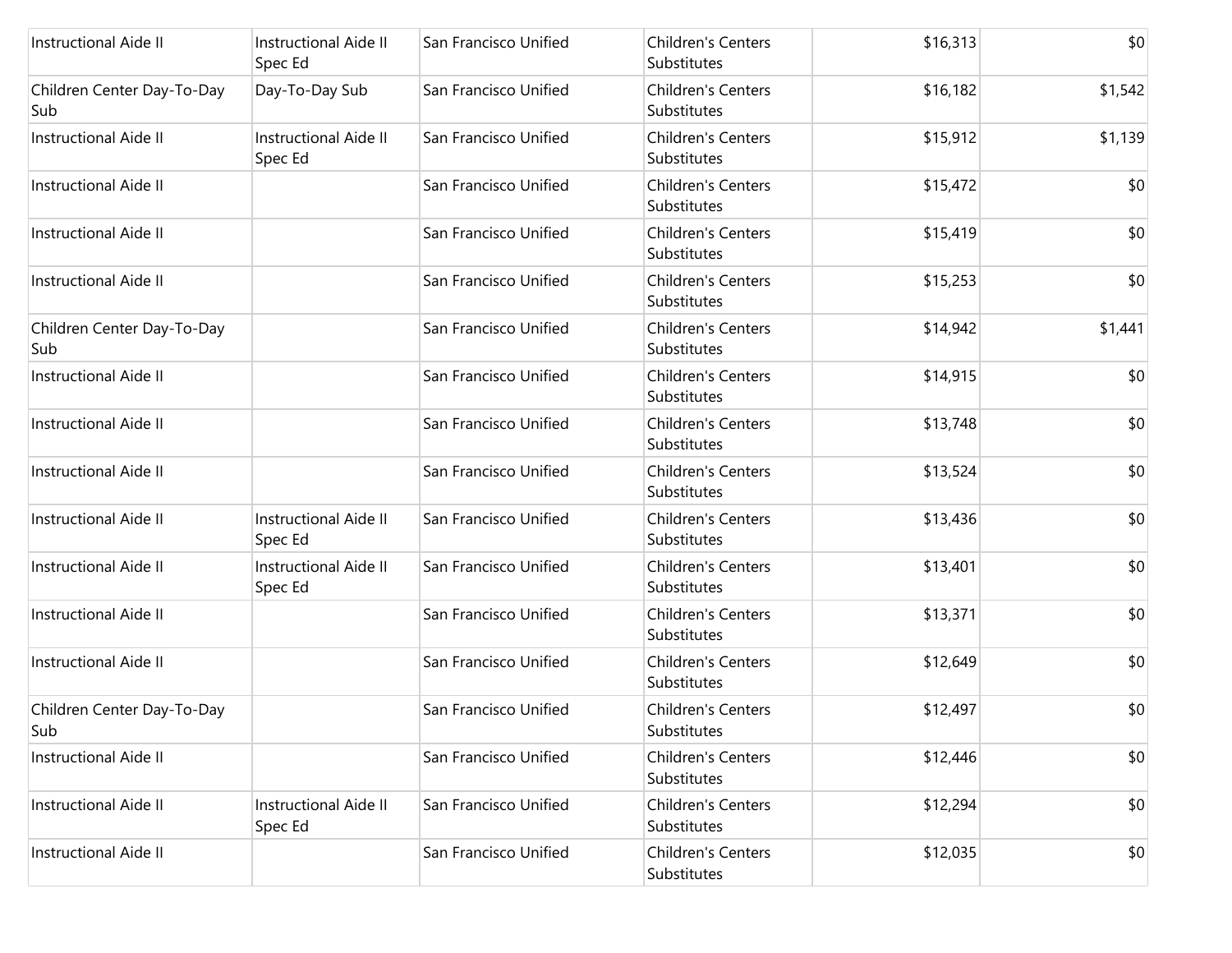| <b>Instructional Aide II</b>      | <b>Instructional Aide II</b><br>Spec Ed                           | San Francisco Unified | <b>Children's Centers</b><br>Substitutes | \$11,966 | \$0     |
|-----------------------------------|-------------------------------------------------------------------|-----------------------|------------------------------------------|----------|---------|
| Children Center Day-To-Day<br>Sub | <b>Instructional Aide II</b><br>Spec Ed                           | San Francisco Unified | <b>Children's Centers</b><br>Substitutes | \$11,843 | \$0     |
| <b>Instructional Aide II</b>      | Noon Monitor                                                      | San Francisco Unified | <b>Children's Centers</b><br>Substitutes | \$11,082 | \$0     |
| <b>Retired Cdc Administrators</b> |                                                                   | San Francisco Unified | <b>Children's Centers</b><br>Substitutes | \$10,843 | \$0     |
| <b>Instructional Aide II</b>      | <b>Instructional Aide II</b><br>Spec Ed                           | San Francisco Unified | <b>Children's Centers</b><br>Substitutes | \$10,186 | \$0     |
| Children Center Day-To-Day<br>Sub | Day To Day Sub<br><b>Teacher Retired</b>                          | San Francisco Unified | <b>Children's Centers</b><br>Substitutes | \$10,183 | \$0     |
| <b>Instructional Aide II</b>      |                                                                   | San Francisco Unified | <b>Children's Centers</b><br>Substitutes | \$10,139 | \$0     |
| <b>Instructional Aide II</b>      |                                                                   | San Francisco Unified | <b>Children's Centers</b><br>Substitutes | \$9,497  | \$0     |
| <b>Instructional Aide II</b>      |                                                                   | San Francisco Unified | Children's Centers<br>Substitutes        | \$9,453  | \$0     |
| <b>Instructional Aide II</b>      |                                                                   | San Francisco Unified | <b>Children's Centers</b><br>Substitutes | \$8,915  | \$0     |
| <b>Instructional Aide II</b>      | <b>Instructional Aide II</b><br>Spec Ed                           | San Francisco Unified | <b>Children's Centers</b><br>Substitutes | \$7,439  | \$0     |
| <b>Instructional Aide II</b>      | <b>Instructional Aide II</b><br>Spec Ed                           | San Francisco Unified | <b>Children's Centers</b><br>Substitutes | \$7,373  | \$0     |
| <b>Instructional Aide II</b>      |                                                                   | San Francisco Unified | <b>Children's Centers</b><br>Substitutes | \$7,239  | \$0     |
| Children Center Day-To-Day<br>Sub | Instructional Aide II,<br><b>Instructional Aide II</b><br>Spec Ed | San Francisco Unified | <b>Children's Centers</b><br>Substitutes | \$6,499  | \$569   |
| Instructional Aide II             |                                                                   | San Francisco Unified | Children's Centers<br>Substitutes        | \$6,233  | \$0     |
| <b>Instructional Aide II</b>      |                                                                   | San Francisco Unified | <b>Children's Centers</b><br>Substitutes | \$6,063  | \$0     |
| Instructional Aide II             | Instructional Aide II<br>Spec Ed                                  | San Francisco Unified | <b>Children's Centers</b><br>Substitutes | \$6,035  | \$2,159 |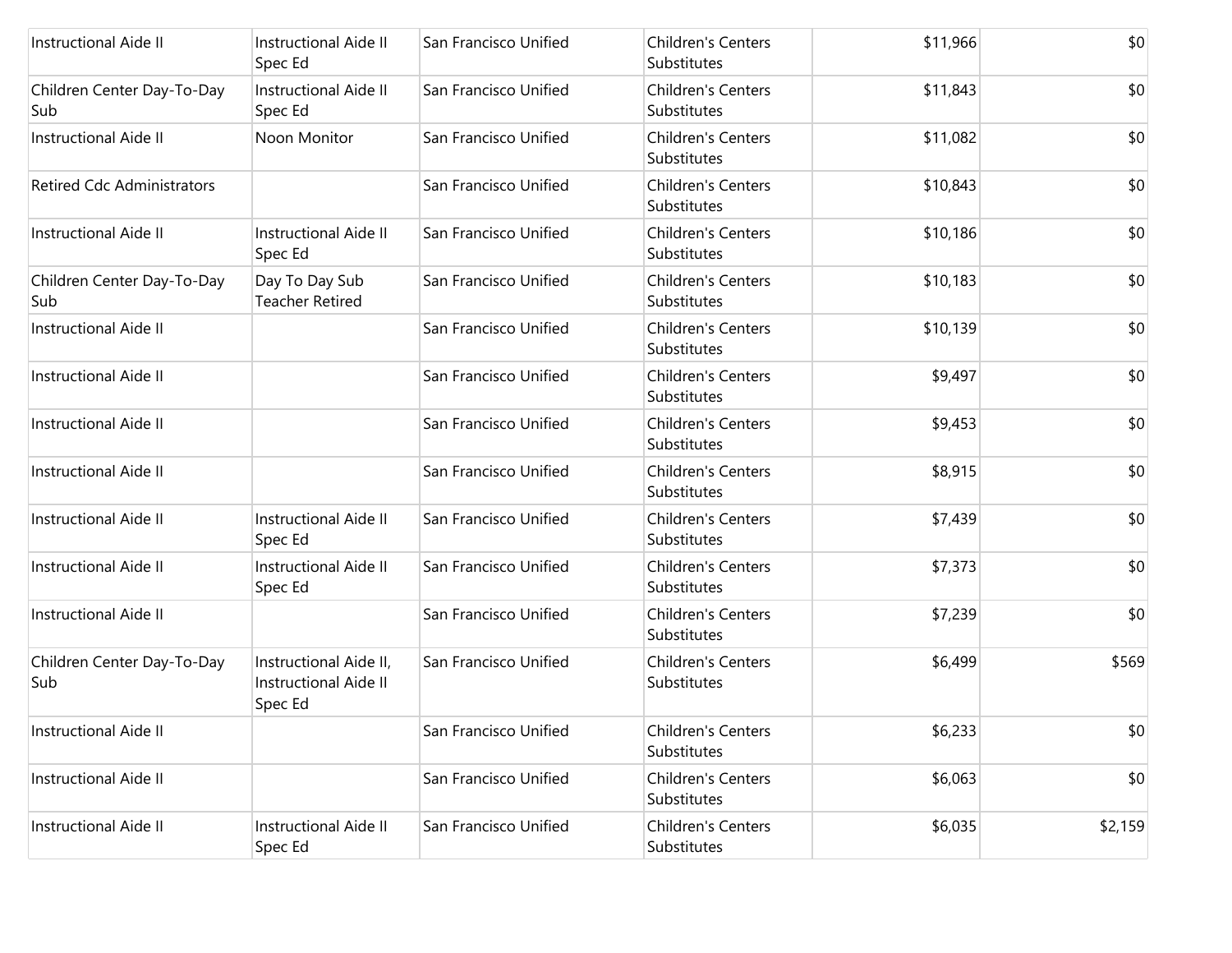| Children Center Day-To-Day<br>Sub  | Instructional Aide II,<br>Instructional Aide II<br>Spec Ed        | San Francisco Unified | Children's Centers<br>Substitutes        | \$5,828 | \$573 |
|------------------------------------|-------------------------------------------------------------------|-----------------------|------------------------------------------|---------|-------|
| <b>Instructional Aide II</b>       |                                                                   | San Francisco Unified | Children's Centers<br>Substitutes        | \$5,537 | \$0   |
| <b>Instructional Aide II</b>       |                                                                   | San Francisco Unified | Children's Centers<br>Substitutes        | \$5,214 | \$0   |
| <b>Instructional Aide II</b>       |                                                                   | San Francisco Unified | <b>Children's Centers</b><br>Substitutes | \$4,965 | \$0   |
| <b>Instructional Aide II</b>       |                                                                   | San Francisco Unified | Children's Centers<br>Substitutes        | \$4,944 | \$0   |
| <b>Instructional Aide II</b>       |                                                                   | San Francisco Unified | <b>Children's Centers</b><br>Substitutes | \$4,742 | \$0   |
| <b>Instructional Aide II</b>       |                                                                   | San Francisco Unified | <b>Children's Centers</b><br>Substitutes | \$4,710 | \$0   |
| <b>Instructional Aide II</b>       |                                                                   | San Francisco Unified | Children's Centers<br>Substitutes        | \$4,106 | \$0   |
| <b>Instructional Aide II</b>       |                                                                   | San Francisco Unified | Children's Centers<br>Substitutes        | \$3,982 | \$0   |
| <b>Instructional Aide II</b>       |                                                                   | San Francisco Unified | Children's Centers<br>Substitutes        | \$3,953 | \$0   |
| Children Center Day-To-Day<br>Sub  |                                                                   | San Francisco Unified | Children's Centers<br>Substitutes        | \$3,759 | \$334 |
| <b>Instructional Aide II</b>       |                                                                   | San Francisco Unified | Children's Centers<br>Substitutes        | \$3,716 | \$0   |
| Children Center Day-To-Day<br> Sub | Instructional Aide II                                             | San Francisco Unified | <b>Children's Centers</b><br>Substitutes | \$3,709 | \$738 |
| Children Center Day-To-Day<br>Sub  |                                                                   | San Francisco Unified | Children's Centers<br>Substitutes        | \$3,637 | \$0   |
| Children Center Day-To-Day<br>Sub  | Instructional Aide II,<br><b>Instructional Aide II</b><br>Spec Ed | San Francisco Unified | Children's Centers<br>Substitutes        | \$3,621 | \$0   |
| Children Center Day-To-Day<br>Sub  |                                                                   | San Francisco Unified | Children's Centers<br>Substitutes        | \$3,321 | \$310 |
| Children Center Day-To-Day<br>Sub  | Instructional Aide II                                             | San Francisco Unified | Children's Centers<br>Substitutes        | \$2,973 | \$303 |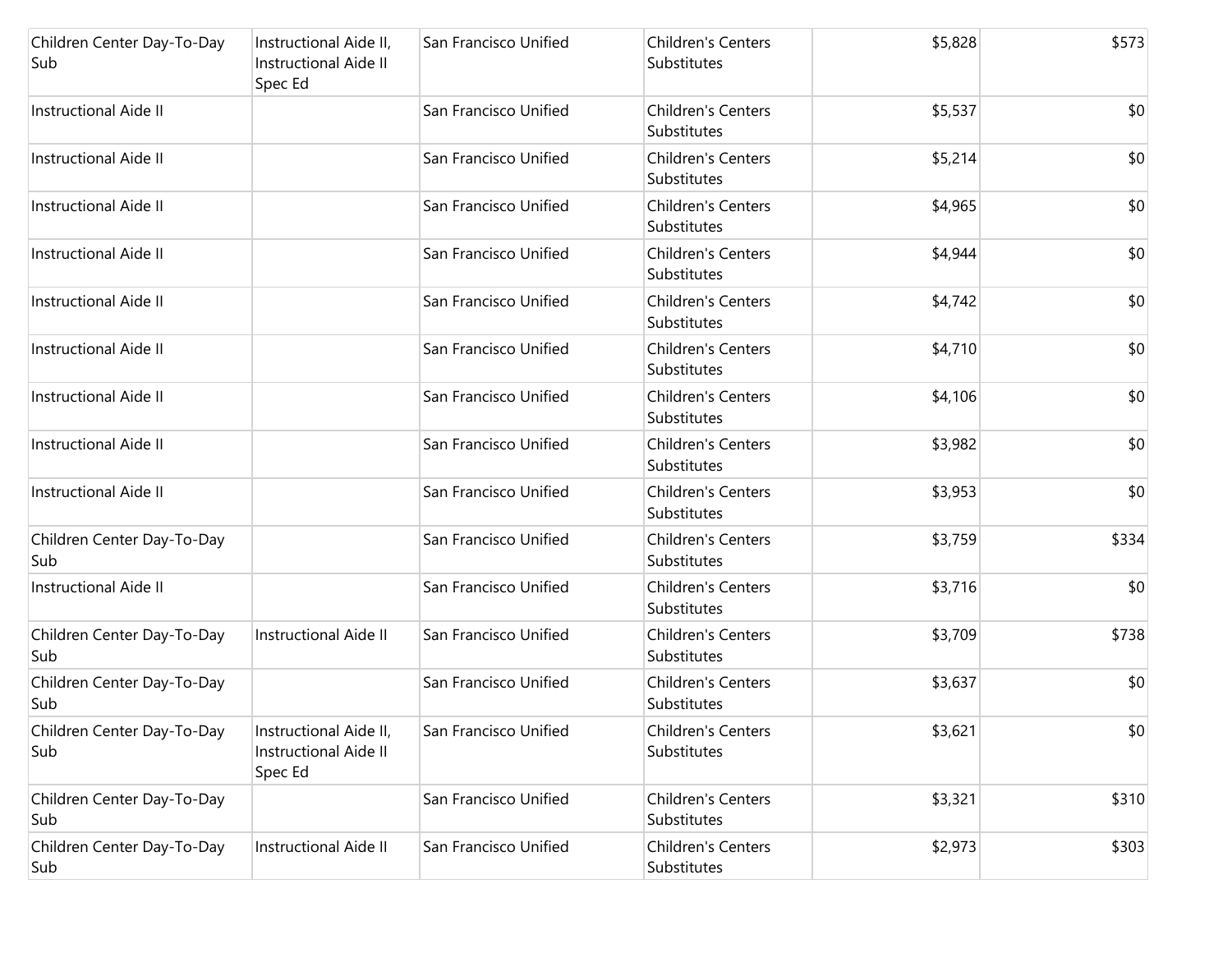| <b>Instructional Aide II</b>      |                                                                                | San Francisco Unified | <b>Children's Centers</b><br>Substitutes | \$2,932 | \$0   |
|-----------------------------------|--------------------------------------------------------------------------------|-----------------------|------------------------------------------|---------|-------|
| Children Center Day-To-Day<br>Sub |                                                                                | San Francisco Unified | <b>Children's Centers</b><br>Substitutes | \$2,688 | \$0   |
| Instructional Aide II             | Children Center Day-<br>To-Day Sub Spec Ed,<br>Instructional Aide II           | San Francisco Unified | <b>Children's Centers</b><br>Substitutes | \$2,574 | \$0   |
| <b>Instructional Aide II</b>      | Instructional Aide II<br>Spec Ed                                               | San Francisco Unified | <b>Children's Centers</b><br>Substitutes | \$2,436 | \$0   |
| <b>Instructional Aide II</b>      | <b>Instructional Aide II</b><br>Spec Ed                                        | San Francisco Unified | <b>Children's Centers</b><br>Substitutes | \$2,384 | \$0   |
| <b>Instructional Aide II</b>      | <b>Instructional Aide II</b><br>Spec Ed                                        | San Francisco Unified | Children's Centers<br>Substitutes        | \$2,364 | \$0   |
| <b>Instructional Aide II</b>      |                                                                                | San Francisco Unified | <b>Children's Centers</b><br>Substitutes | \$2,298 | \$0   |
| <b>Instructional Aide II</b>      | <b>Instructional Aide II</b><br>Spec Ed                                        | San Francisco Unified | Children's Centers<br>Substitutes        | \$1,990 | \$0   |
| <b>Instructional Aide II</b>      |                                                                                | San Francisco Unified | <b>Children's Centers</b><br>Substitutes | \$1,964 | \$0   |
| Children Center Day-To-Day<br>Sub |                                                                                | San Francisco Unified | Children's Centers<br>Substitutes        | \$1,918 | \$0   |
| <b>Instructional Aide II</b>      |                                                                                | San Francisco Unified | <b>Children's Centers</b><br>Substitutes | \$1,895 | \$0   |
| <b>Instructional Aide II</b>      |                                                                                | San Francisco Unified | <b>Children's Centers</b><br>Substitutes | \$1,829 | \$0   |
| <b>Instructional Aide II</b>      | Children Center Day-<br>To-Day Sub,<br><b>Instructional Aide II</b><br>Spec Ed | San Francisco Unified | Children's Centers<br>Substitutes        | \$1,714 | \$12  |
| Instructional Aide II             | Instructional Aide II<br>Spec Ed                                               | San Francisco Unified | Children's Centers<br>Substitutes        | \$1,702 | \$0   |
| Instructional Aide II             |                                                                                | San Francisco Unified | Children's Centers<br>Substitutes        | \$1,502 | \$0   |
| <b>Instructional Aide II</b>      |                                                                                | San Francisco Unified | Children's Centers<br>Substitutes        | \$1,151 | \$0   |
| Children Center Day-To-Day<br>Sub |                                                                                | San Francisco Unified | Children's Centers<br>Substitutes        | \$1,135 | \$105 |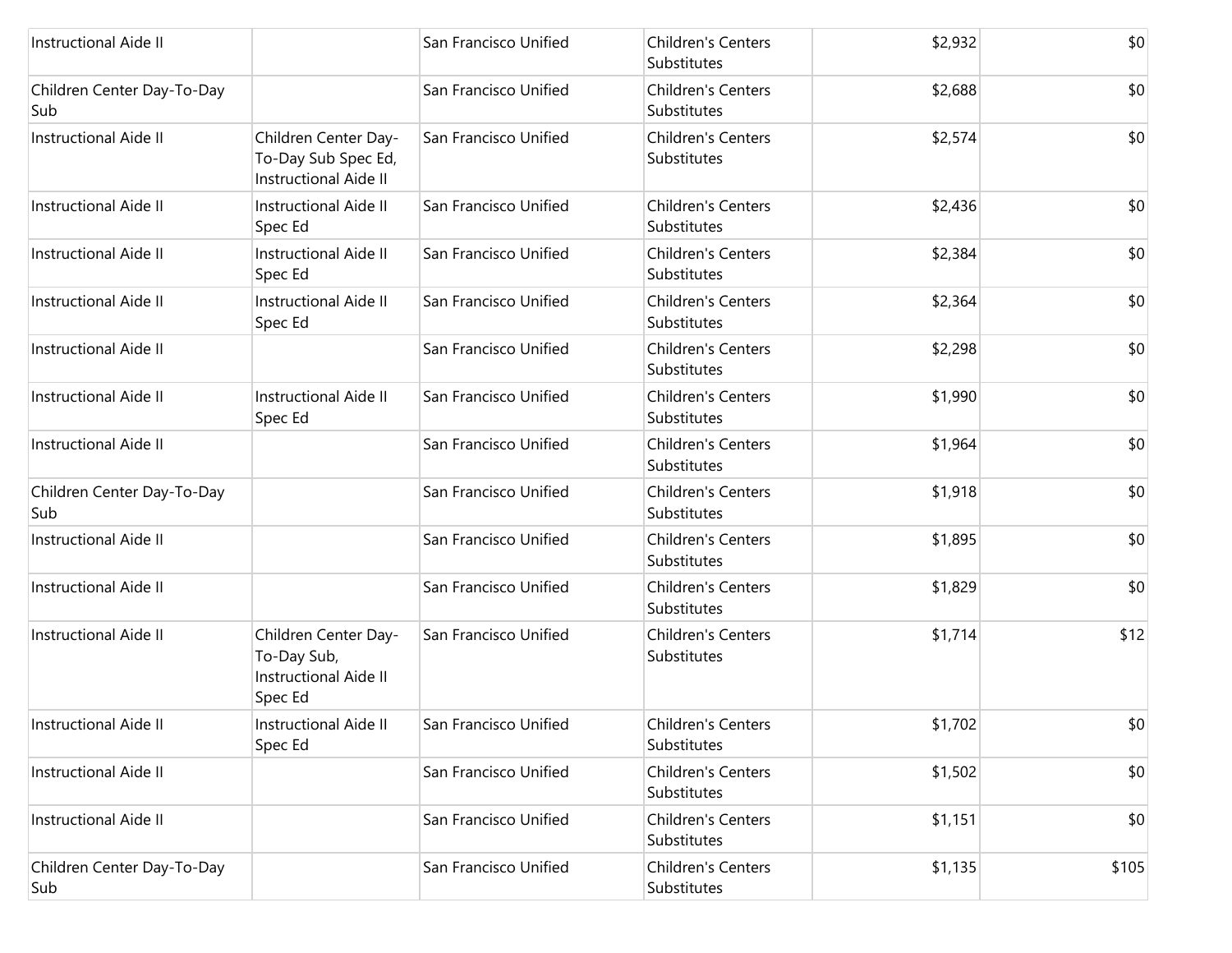| Children Center Day-To-Day<br>Sub |                                                                               | San Francisco Unified | Children's Centers<br>Substitutes        | \$991 | \$0  |
|-----------------------------------|-------------------------------------------------------------------------------|-----------------------|------------------------------------------|-------|------|
| Instructional Aide II             | Child Develop.-<br>Inst/Aide Program<br>Spec Ed, Instructional<br>Aide II     | San Francisco Unified | <b>Children's Centers</b><br>Substitutes | \$955 | \$0  |
| <b>Instructional Aide II</b>      | <b>Instructional Aide II</b><br>Spec Ed                                       | San Francisco Unified | <b>Children's Centers</b><br>Substitutes | \$504 | \$0  |
| <b>Instructional Aide II</b>      |                                                                               | San Francisco Unified | <b>Children's Centers</b><br>Substitutes | \$457 | \$0  |
| <b>Instructional Aide II</b>      |                                                                               | San Francisco Unified | <b>Children's Centers</b><br>Substitutes | \$357 | \$0  |
| <b>Instructional Aide II</b>      |                                                                               | San Francisco Unified | <b>Children's Centers</b><br>Substitutes | \$323 | \$0  |
| Instructional Aide II             |                                                                               | San Francisco Unified | <b>Children's Centers</b><br>Substitutes | \$256 | \$0  |
| Children Center Day-To-Day<br>Sub |                                                                               | San Francisco Unified | <b>Children's Centers</b><br>Substitutes | \$155 | \$17 |
| <b>Instructional Aide II</b>      | <b>Instructional Aide II</b><br>Spec Ed                                       | San Francisco Unified | <b>Children's Centers</b><br>Substitutes | \$108 | \$0  |
| <b>Instructional Aide II</b>      |                                                                               | San Francisco Unified | <b>Children's Centers</b><br>Substitutes | \$100 | \$0  |
| <b>Instructional Aide II</b>      | <b>Instructional Aide II</b><br>Spec Ed, Children<br>Center Day-To-Day<br>Sub | San Francisco Unified | <b>Children's Centers</b><br>Substitutes | \$61  | \$0  |
| Children Center Day-To-Day<br>Sub |                                                                               | San Francisco Unified | Children's Centers<br>Substitutes        | \$60  | \$5  |
| <b>Instructional Aide II</b>      |                                                                               | San Francisco Unified | Children's Centers<br>Substitutes        | \$39  | \$0  |
| Children Center Day-To-Day<br>Sub |                                                                               | San Francisco Unified | Children's Centers<br>Substitutes        | \$34  | \$3  |
| <b>Instructional Aide II</b>      |                                                                               | San Francisco Unified | Children's Centers<br>Substitutes        | \$33  | \$0  |
| <b>Instructional Aide II</b>      |                                                                               | San Francisco Unified | <b>Children's Centers</b><br>Substitutes | \$23  | \$0  |
| <b>Instructional Aide II</b>      |                                                                               | San Francisco Unified | Children's Centers<br>Substitutes        | \$2   | \$0  |